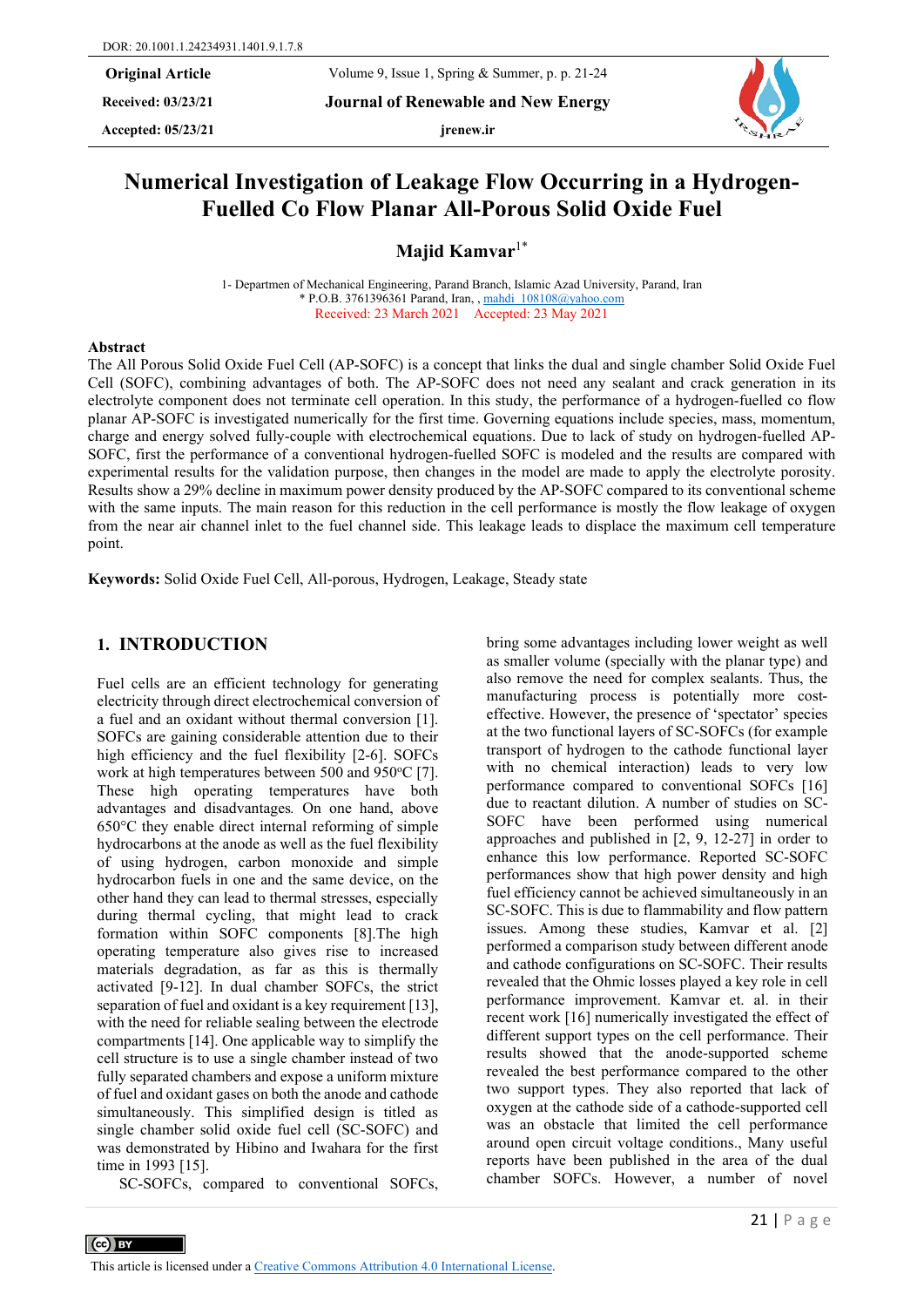numerical studies have been recently performed in the SOFC area. Kong et. al. [28] proposed a novel interconnector design named X-type interconnect. Their numerical results showed that the cell with this novel design presented better performance compared to the cell with conventional interconnect. Schluckner et. al. [29] studied the influence of different possible flow configurations and electrical contact positions on the temperature distribution within the cell. They claimed that it was not possible to move the maximum cell temperature to the cell centre by way of varying the electrical contact positions. Moreno-Blanco et. al. [30] numerically studied the effect of the channel-electrode interface area on the performance of planar SOFC. They found that the size (width) and number of channels in a co-flow arrangement had a direct effect on the cell performance.

Guo et al. [31] successfully designed a novel concept of dual chamber SOFC technology with porous electrolyte named All Porous Solid Oxide Fuel Cell (AP-SOFC) which forms a link between dual and single chamber SOFCs. Their cell used methane fuel without any external reformer or steam addition. The porous structure of the electrolyte allowed gaseous species transport through the electrolyte. Therefore, the presence of cracks in the electrolyte or sealant failure are of no concern in AP-SOFCs and fuel-oxygen concentration management is performed easily to keep the system away from the risk of explosion.

Recently, Xu et. al. [32] developed numerical models for button AP-SOFC as presented in Guo's et al experimental study. Their results focused on electrolyte porosity optimisation to control the oxygen transport to the anode to prevent the risk of simple combustion (and explosion) as well as methane coking and carbon deposition in the anode which would considerably reduce the cell performance. Xu et. al. in their other study [33] investigated the thermal effects in AP-SOFC. They conducted parametric studies for various operating parameters such as voltage, inlet gas temperature and different cell structures to optimise the cell performance.

The aim of this study is to present a numerical model of a planar hydrogen-fuelled AP-SOFC to be able to evaluate the flow leakage content and position occurring within the cell and its effect on the cell performance for the first time. Using hydrogen as fuel brings advantages including: i) avoiding coking problems, and ii) it simplifies the overall anode chemistry. However, the leakage flow from within the porous electrolyte can decline the cell performance.

## **2. Problem Definition**

A 2D numerical steady state condition model was used to predict the performance of a planar AP-SOFC. In the planar type of AP-SOFC, the porous electrolyte is sandwiched between two porous electrodes. As shown in Figure 1, two fully separated chambers are used to feed fuel and oxidant individually and the porous

structure of the electrolyte allows the gaseous species transport from anode to cathode and vice versa. The cell consists of five layers; an anode current collecting layer made of nickel (Ni), an anode functional layer made of a cermet of nickel with yttria-stabilised zirconia (50%Ni-50%YSZ), a porous electrolyte of YSZ, a cathode functional layer made of a composite of YSZ and lanthanum strontium manganite (50%YSZ-50%LSM), and a cathode current collection layer of pure LSM. To present a more realistic prediction of the cell performance, all geometrical, micro-structural and thermo-physical parameters of the current cell follow the experimental base case reported by Timurkutluk et al. [34]. The geometrical data of the model considered in this study are tabulated in Table 1. A 0.3 electrolyte layer porosity is applied to the AP-SOFC scheme.



Figure 1. (a) Schematic illustration of a single cell of planar-type AP-SOFC, (b) cross-section of planar-type AP-SOFC representing the computational domain (detailed "A")

| Description                                 | Symbol   | Value      |
|---------------------------------------------|----------|------------|
| Channel length                              | $L_{ch}$ | $10$ [mm]  |
| Channel height                              | $H_{ch}$ | $0.5$ [mm] |
| Anode current collecting layer<br>thickness | $t_a$    | $50$ [µm]  |
| Anode functional layer thickness            | $t_{af}$ | $20$ [µm]  |
| Electrolyte thickness                       | te.      | $50$ [µm]  |
| Cathode current collector<br>thickness      | $t_c$    | $50$ [µm]  |
| Cathode functional layer thickness          | $t_{cf}$ | $20$ [µm]  |

#### **3. Results and Discussion**

The governing equations were solved through finite element analysis in the commercial software COMSOL MULTIPHYSICS®. A triangular mesh was opted. The mesh distribution was such that more elements were concentrated in the functional layers where more calculation volume existed.

In order to show the accuracy of the model results, a validation was performed. Due to lack of experimental data in the area of AP-SOFC with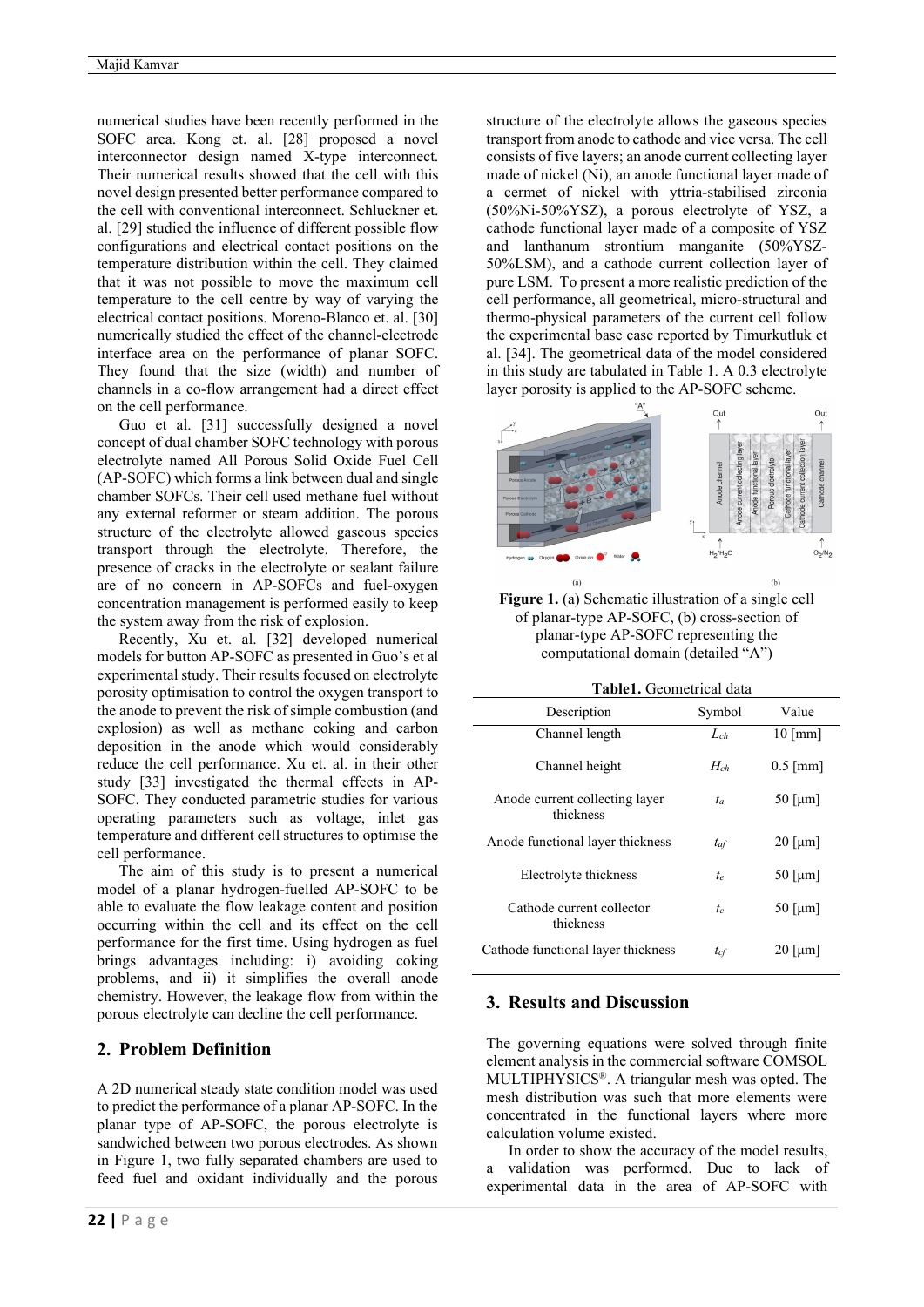hydrogen fuel, the results were compared to experimental data provided by Timurkutluk et al. [34] for a dual chamber SOFC using hydrogen as a fuel. The base cell of their study consisted of Ni/YSZ/LSF materials for anode/electrolyte/cathode layers respectively, at 750°C operating temperature, where this temperature is maintained as inlet temperature in current modelling work.

In this section, a comprehensive analysis of the steady state performance of an all-porous solid oxide fuel cell with hydrogen fuel is examined for the first time. In order to have more realistic cell performance, all input parameters used in the validation section are maintained.

Results include the polarization plot of the AP-SOFC with hydrogen fuel, the x-component total flux of the hydrogen and water gas components on the axis passing through the interface between the electrolyte and the cathode electrode and the x-component total flux of the oxygen gas component through the interface between the electrolyte and the anode electrode, distribution of x component velocity of gas mixture and temperature contours.

## **4. Conclusions**

The performance analysis of an all-porous solid oxide fuel cell with hydrogen fuel was performed using a twodimensional numerical model based on the finite element method and focusing on the study of the fluid flow inside the cell layers. The results showed that the maximum power density produced by the all-porous cell was  $2540 \text{ W/m}^2$ , which showed a 29% decrease compared to the conventional solid oxide fuel cell with the same input. Comparing the distribution of the x component of the total flux of different gas components on the interface between the electrolyte and the anode electrode, it was observed that the oxygen gas component had more diffusion and leakage compared to the other two gas components. This leakage occurred mostly near the cathode chamber inlet from cathode side to anode side. The velocity distribution between the anode and cathode channels showed that in none of these channels the fluid flow reached a fully developed state and the fluid velocity in the anode channel was 11.4 % higher compared to the cathode channel due to gas leakage (Especially near the cell inlet from the cathode electrode to the anode electrode). Comparison of temperature contour between conventional and allporous solid oxide fuel cells showed that in the allporous design, the temperature distribution is more homogeneous, so that under the same conditions, the maximum temperature in the conventional type occurs in the middle of the electrolyte layer and near the outlet while this maximum temperature point for the allporous type occurred in the cell center.

### **5. References**

- [1] EG and G Technical Services, Inc. Science Applications International Corporation, *Fuel Cell Handbook,* sixth edition, US Department of Energy, 2002.
- [2] M. Kamvar, M. Ghassemi and M. Rezaei, Effect of catalyst layer configuration on single chamber solid oxide fuel cell performance*, Journal of Applied Thermal Engineering*, Vol. 100, pp.98-104, 2016.
- [3] J. Kupecki, K. Motylinski, A. Zurawska, M. Kosiorek and L. Ajdys, Numerical analysis of an SOFC stack under loss of oxidant related fault conditions using a dynamic nonadiabatic model, *Int. J. Hydrogen Energy*, Vol. 44, pp. 21148-21161, 2019.
- [4] E.A. El-Hay, M.A. El-Hameed and A.A. El-Fergany, Optimized Parameters of SOFC for steady state and transient simulations using interior search algorithm, *J. Energy*, Vol. 166, pp.451-461, 2018.
- [5] J. Moreno-Blanco, F. Elizalde-Blancas, J.M. Riesco-Avila, J.M. Belman-Flores and A. Gallego-Munoz, On the effect of channels-electrode interface area on SOFCs performance, *Int. J. Hydrogen Energy*, Vol. 44, pp. 446-456, 2019.
- [6] A. Amiri, S. Tang and R. Steinberger-Wilckens, M.O. Tadé: Evaluation of Fuel Diversity in Solid Oxide Fuel Cell Systems, *Int. J. Hydrogen Energy*, Vol. 43, pp. 23475- 23487, 2018.
- [7] R. Bove and S. Ubertini, *Modeling Solid Oxide Fuel Cells, Methods, Procedures and Technologies*, First Edition, Springer, 2008.
- [8] Y. Wang, W. Jiang, Y. Luo, Y. Zhang and Sh. Tu, Evolution of thermal stress and failure probability during reduction and re-oxidation of solid oxide fuel cell, *J. Power Sources*, Vol. 371, pp. 65-76, 2017.
- [9] Y. Hao, Z. Shao, J. Mederos, W. Lai, D. G. Goodwin and S. M. Haile, Recent advances in single-chamber fuel cells: Experiment and modeling, *Solid State Ionics*, Vol. 177, pp. 2013-2021, 2006.
- [10] S. Ahn, Y. Kim, J. Moon, J. Lee and J. Kim, Influence of patterned electrode geometry on performance of coplanar, single-chamber, solid oxide fuel cell, *J. Power Sources*, Vol. 171, pp. 511-516, 2007.
- [11] M. Yano, A. Tomita, M. Sano and T. Hibino, Recent advances in single-chamber solid oxide fuel cells: A review, *Solid State Ionics*, Vol. 177, pp. 3351-3359, 2007.
- [12] N. Akhtar, *Single-Chamber Solid Oxide Fuel Cells: Modeling and Experiments*, PhD thesis, Department of Chemical Engineering, University of Birmingham, Birmingham, UK, 2010.
- [13] M. Yano, A. Tomita, M. Sano and T. Hibino, Recent advances in single-chamber solid oxide fuel cells: A review*, Solid State Ionics* Vol. 177, pp. 3351-3359, 2007.
- [14] N. Akhtar, S. P. Decent and K. Kendall, Numerical modelling of methane-powered micro-tubular, singlechamber solid oxide fuel cell, *J. Power Sources*, Vol. 195, pp. 7796-7807, 2010.
- [15] T. Hibino and H. Iwahara, Simplification of solid oxide fuel cell system using partial oxidation of methane*, Chemistry Letters*, Vol. 22, pp. 1131-1134, 1993.
- [16] M. Kamvar, M. Ghassemi and R. Steinberger-Wilckens, The numerical investigation of a planar single chamber solid oxide fuel cell performance with a focus on the support types, *Int. J. Hydrogen Energy*, Vol. 45, pp. 7077-7087, 2020.
- [17] Ch. Y. Chung and Y. Ch. Chung, Performance characteristics of micro single-chamber solid oxide fuel cell: Computational analysis*, J. Power Sources*, Vol. 154, pp. 35- 41, 2006.